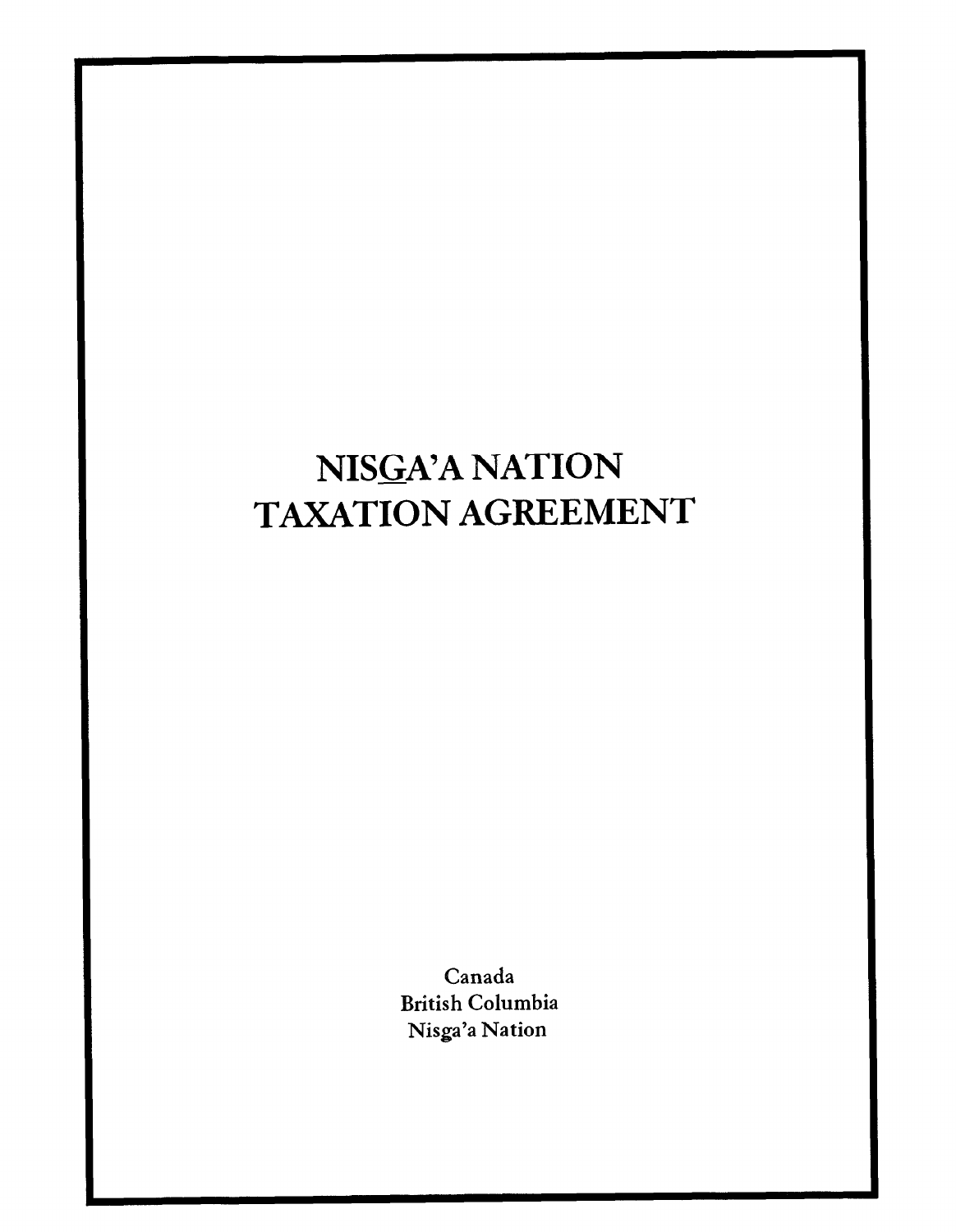QS-B015-000-BB-Al

 $\sim 10^{-10}$ 

Published under the authority of the Government of Canada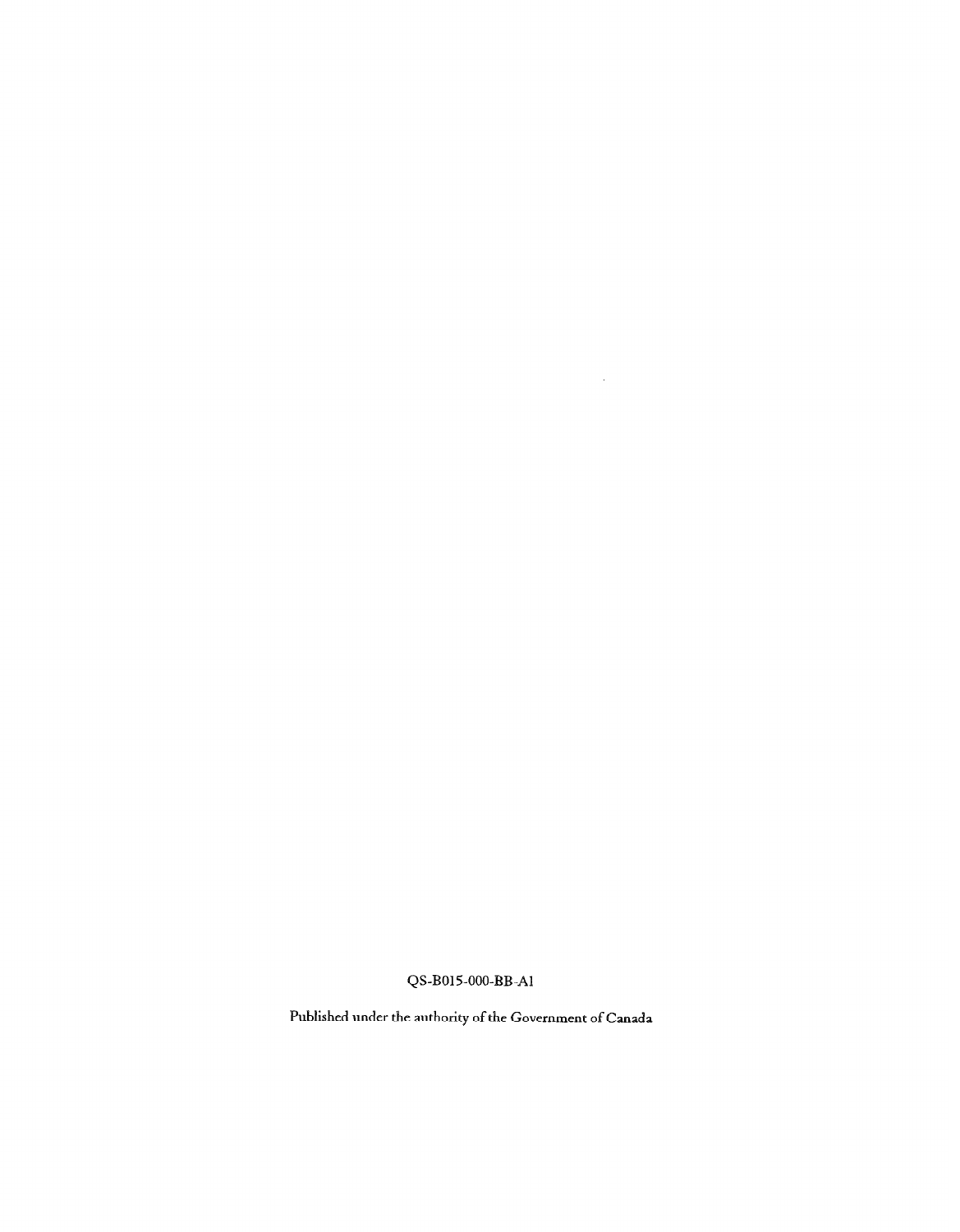THIS AGREEMENT made the \_ day of-, 199-,

BETWEEN:

## HER MAJESTY THE QUEEN IN RIGHT OF CANADA, as represented by the Minister of Finance

("Canada")

OF THE FIRST PART

AND:

## HER MAJESTY THE QUEEN IN RIGHT OF THE PROVINCE OF BRITISH COLUMBIA, as represented by the Minister of Aboriginal Affairs

("British Columbia")

OF THE SECOND PART

AND:

# NISGA'A NATION, as represented by Nisga'a Lisims Government

(the "Nisga'a Nation")

OF THE THIRD PART

# WHEREAS:

- A. The Nisga'a Nation, Canada and British Columbia have entered into a treaty, referred to as the "Nisga'a Treaty", which provides that, on its effective date, Canada, British Columbia and the Nisga'a Nation will enter into a Taxation Agreement; and
- B. This Agreement is the Taxation Agreement referred to in recital A.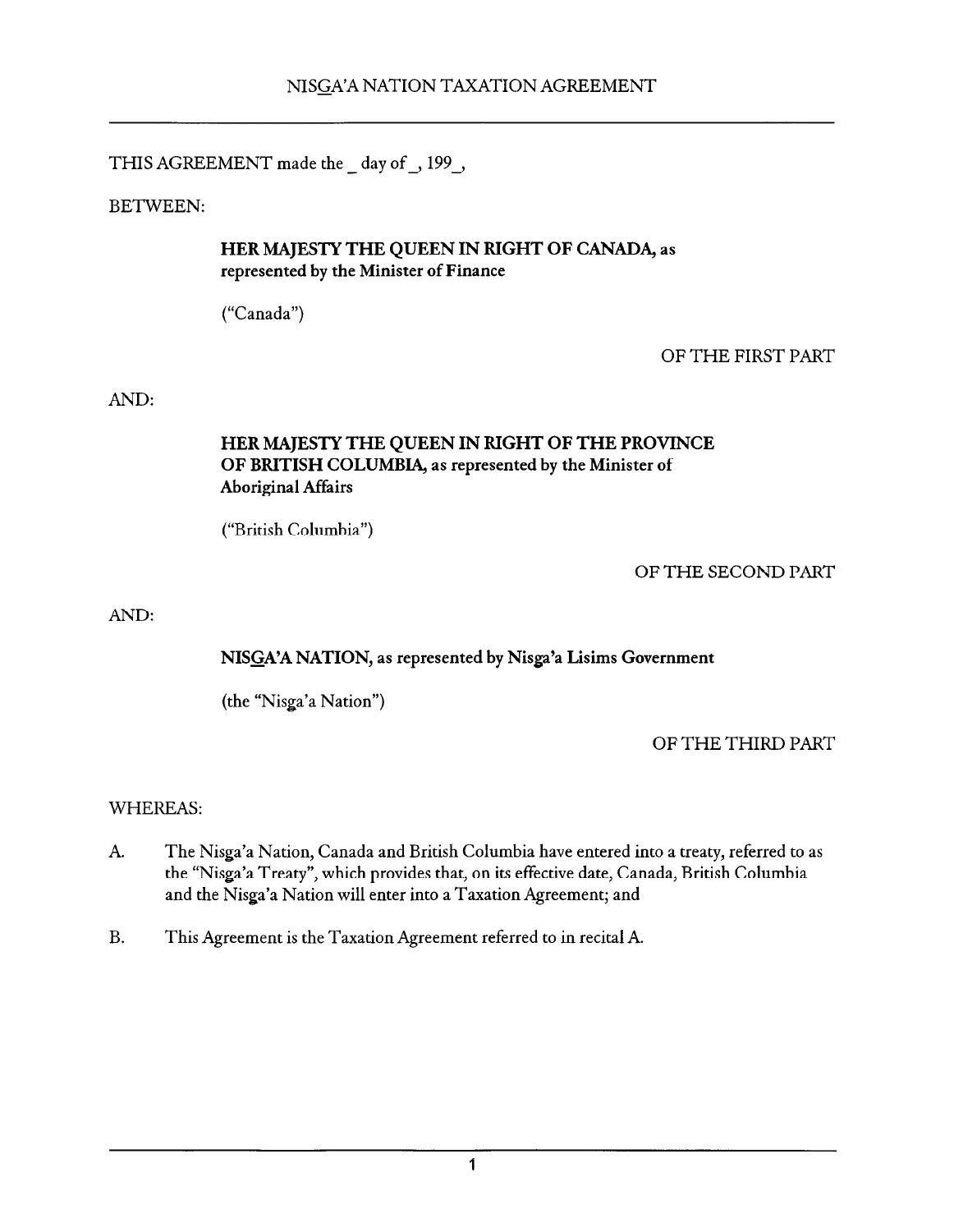NOW THEREFORE in consideration of the premises and the covenants and agreements set out below, the Parties agree as follows:

# DEFINITIONS

- 1. Subject to paragraph 7, words and expressions not defined in this Agreement but defined in the Nisga'a Treaty have the meanings ascribed to them in the Nisga'a Treaty.
- 2. In this Agreement:

"Chapter" means Chapter of the Nisga'a Treaty;

"Cultural Property Export and Import Act" means the Cultural Property Export and Import Act, R.S.C. 1985, c. c-51;

"effective date" means the date upon which the Nisga'a Treaty takes effect;

"eligible corporation" means:

- a. a corporation all of the shares (except directors' qualifying shares) of which are owned by the Nisga'a Nation, a Nisga'a Village, a Nisga'a settlement trust, or any combination of those persons; or
- b. a corporation all of the shares (except directors' qualifying shares) of which are owned by;
	- i. the Nisga'a Nation, a Nisga'a Village, or a Nisga'a settlement trust,
	- ii. a corporation defined by this subparagraph, or
	- iii. any combination of the persons referred to in subparagraphs (i) and  $(ii):$

"Excise Tax Act" means the Excise Tax Act, R.S.C. 1985, c.E-15;

"Mineral Land Tax Act" means the Mineral Land Tax Act, RSBC 1996, c. 290;

"Mineral Tax Act" means the Mineral Tax Act, RSBC 1996, c. 291;

"Mining Tax  $Act$ " means the Mining Tax  $Act$ , RSBC 1996, c. 295;

"Motor Fuel Tax Act" means the Motor Fuel Tax Act, RSBC 1996, c. 317;

"Nisga'a Treaty" means the treaty entered into between Canada, British Columbia and the Nisga'a Nation dated, 199, as amended from time to time, that is a treaty within the meaning of sections 25 and 35 of the Constitution Act, 1982;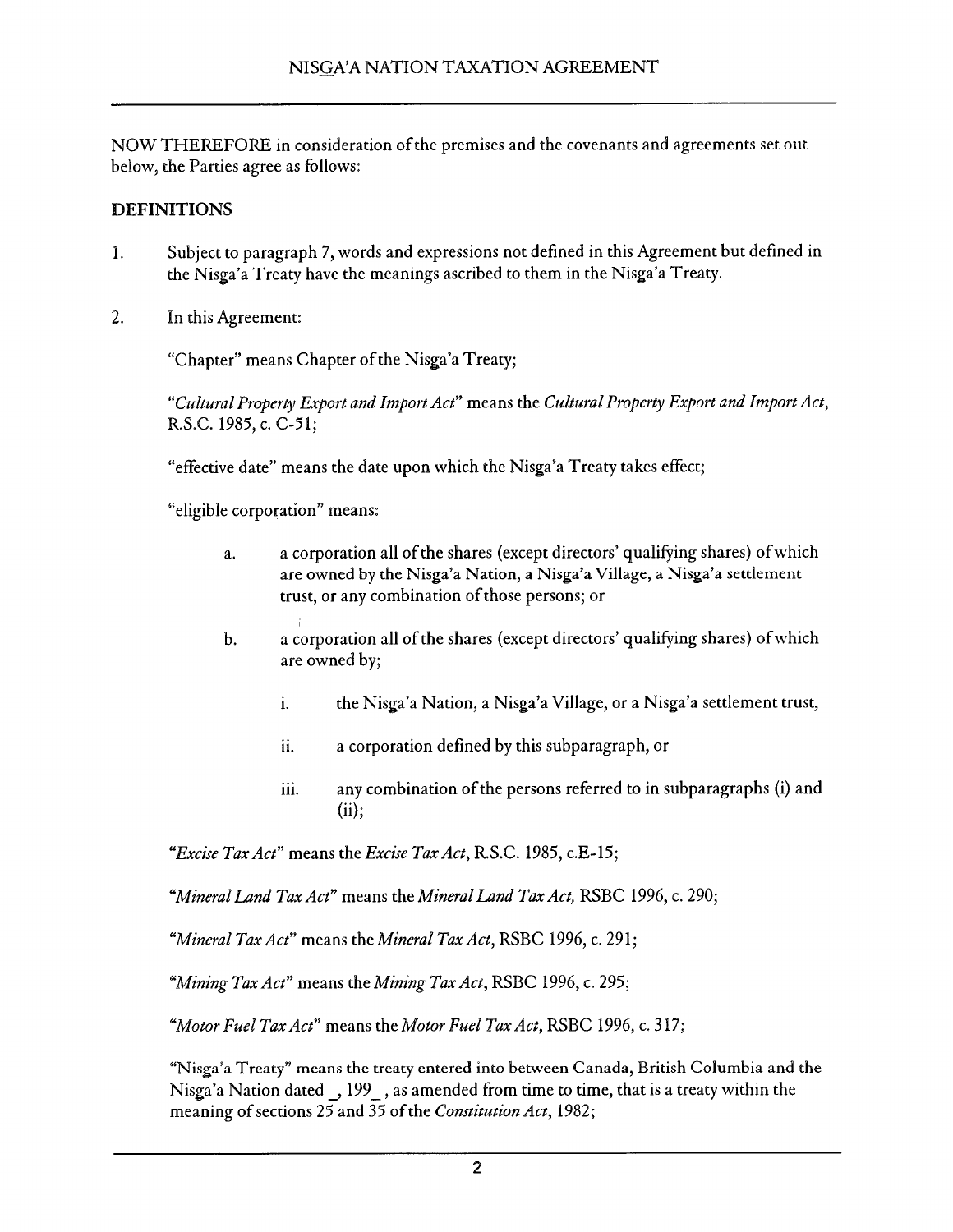"Parties" means the parties to this Agreement and "Party" means any one of them;

"Petroleum and Natural Gas Act" means the Petroleum and Natural Gas Act, RSBC 1996, c. 316;

"Property Transfer Tax Act" means the Property Transfer Tax Act, RSBC 1996, c. 378;

"Social Service Tax Act" means the Social Service Tax Act, RSBC 1996, c. 431;

#### LAWS OF GENERAL APPLICATION

3. Nothing in this Agreement or in any law of Canada or British Columbia that gives effect to the Nisga'a Treaty or this Agreement limits any entitlement of the Nisga'a Nation, a Nisga'a Village or a Nisga'a government corporation, to any benefit available to it under a law of general application.

#### DEEMED PUBLIC BODIES

- 4. For purposes of paragraph  $149(1)(c)$  of the *Income Tax Act*, the Nisga'a Nation and each Nisga'a Village is deemed to be a public body performing a function of government in Canada.
- 5. For purposes of paragraphs  $149(1)(d)$  to  $149(1)(d.6)$  and subsections  $149(1.1)$  to  $149(1.3)$  of the Income Tax Act, the Nisga'a Nation and each Nisga'a Village is deemed to be a municipality in Canada.

## **CLAIMANT**

- 6. In this Agreement, "claimant" means:
	- a. in paragraphs 9 to 13:
		- i. the Nisga'a Nation;
		- ii. a Nisga'a Village; or
		- iii. a person, other than a financial institution, that is
			- A. a trust, board, commission, tribunal or similar body, established by the Nisga'a Nation, a Nisga'a Village, or by any combination of the Nisga'a Nation or Nisga'a Villages; or
			- B. an eligible corporation incorporated under federal or provincial laws; and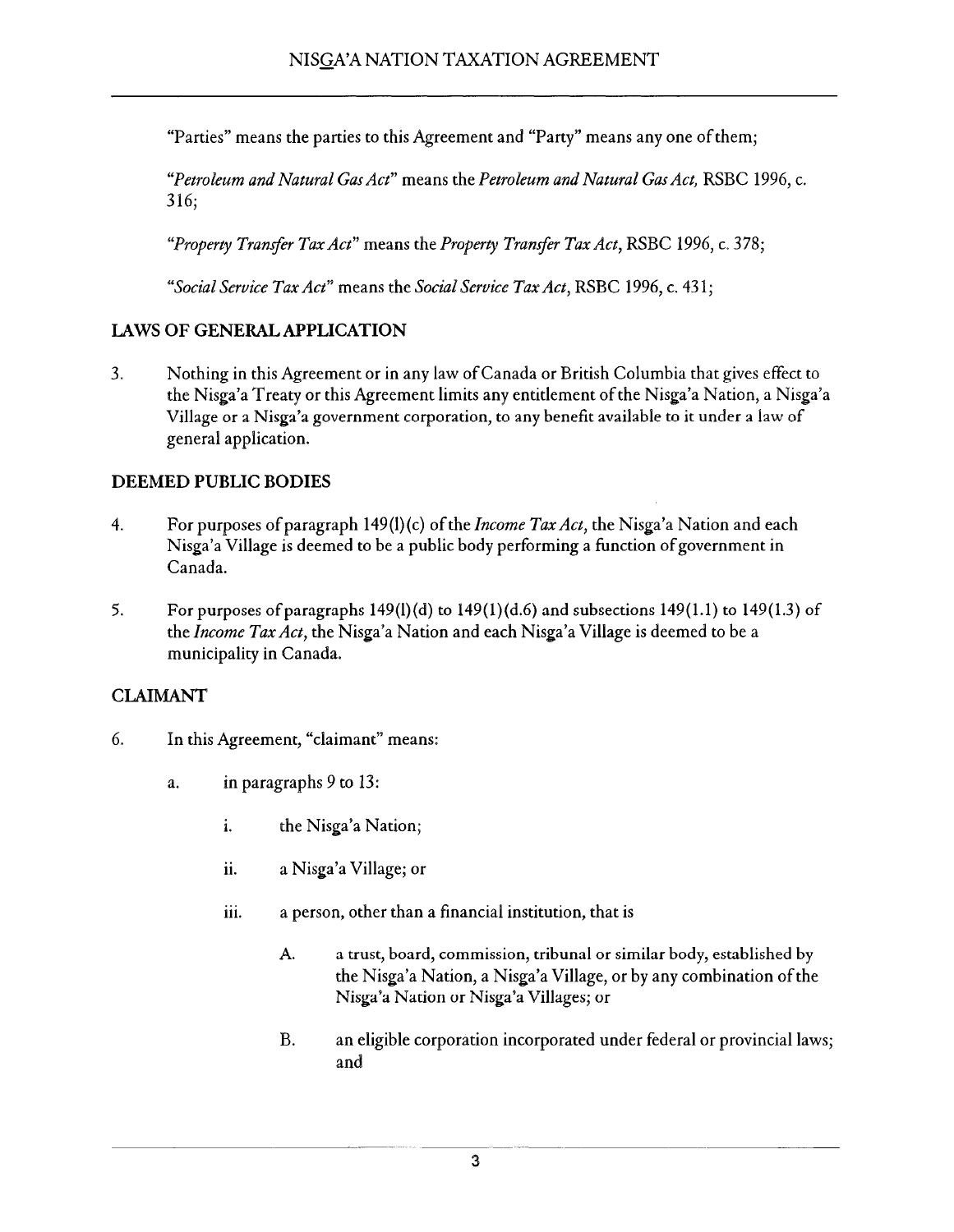b. in paragraphs 16 to 18, a person that would be referred to in subparagraph (a) if subparagraph (a)(iii) were read without reference to the words "other than a financial institution",

## GOODS AND SERVICES TAX

- 7. Subject to paragraphs 8 to 10, words used in paragraph 6 and paragraphs 9 to 15 have the same meaning as in Part IX of the Excise Tax Act.
- 8. The definition "government" in subsection 123(1) of the *Excise Tax Act* does not apply to this Agreement.
- 9. In paragraph 12, "permanent establishment" of a claimant means:
	- a. a fixed place of business of the claimant and includes:
		- i. a place of management, a branch, an office, a factory, a workshop or other site; and
		- ii a mine, an oil or gas well, a quarry, timberland or any other place of extraction of a natural resource;
	- b. a fixed place of business of another person (other than a broker, general commission agent or other independent agent acting in the ordinary course of business or any person established by the claimant) who is acting on behalf of the claimant;
	- C. a place at which the claimant uses substantial machinery or equipment; and
	- d. any real property owned, or supplied on a regular or continuous basis, by the claimant.
- 10. In paragraph 11, "specified activity" of a claimant means:
	- a. a business or other activity that has the primary purpose of providing property or services to Nisga'a citizens, the Nisga'a Nation, a Nisga'a Village, eligible corporations, individuals resident on Nisga'a Lands, or any combination of those persons; or
	- b. any other business or activity that Canada and the Nisga'a Nation agree is included under this paragraph.
- II. A claimant who acquires or imports property or a service in respect ofwhich it pays tax under subsection 165(1) or section 212 or 218 of the *Excise Tax Act* is entitled to a refund of that portion of the tax that is not recoverable as an input tax credit under Part IX of that Act and is not otherwise recovered under any law, if: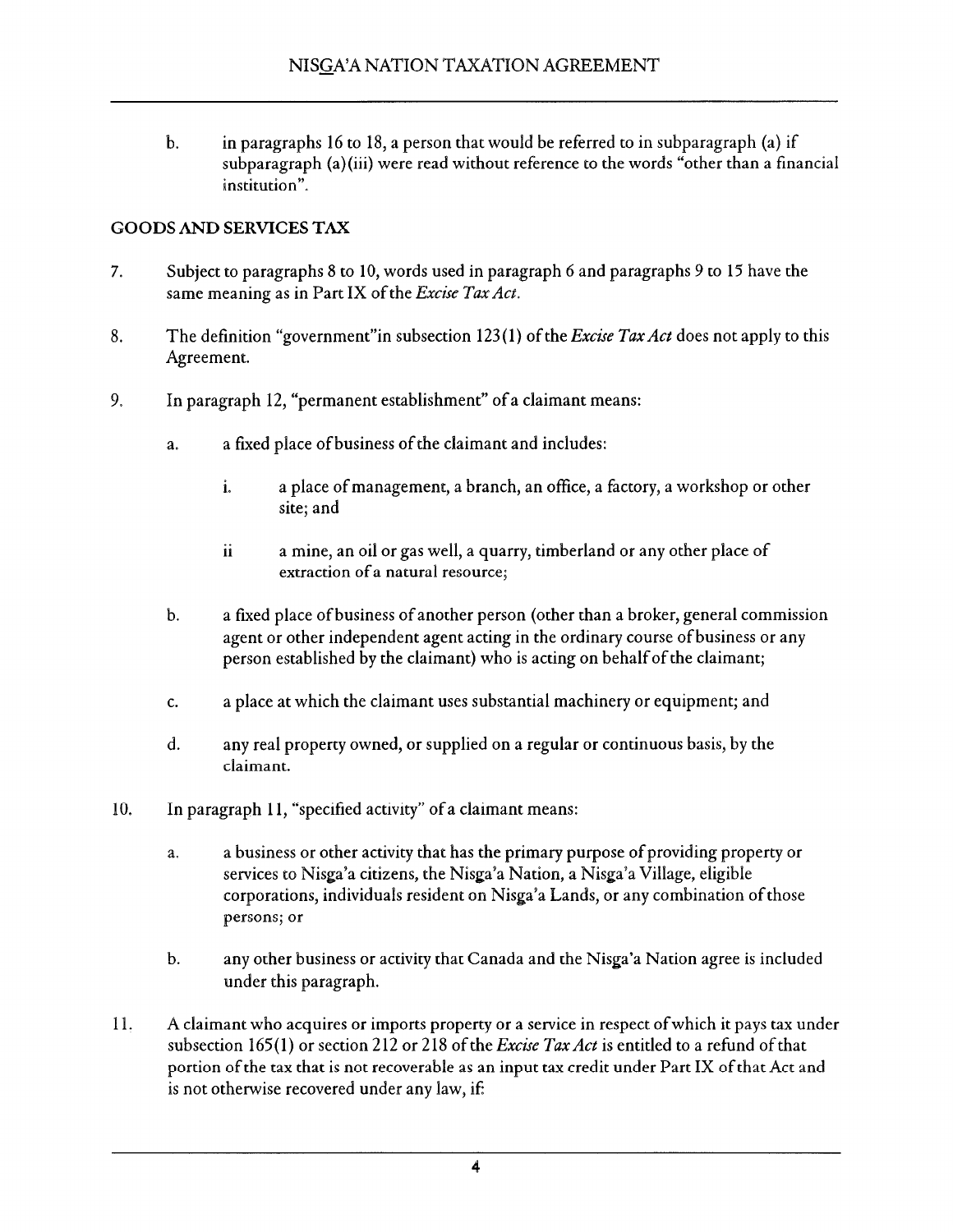- a. the property or service was not acquired or imported for consumption, use or supply in the course of a business or other activity, other than a specified activity, engaged in by the claimant for profit or gain;
- b. the property or service was acquired or imported for consumption, use or supply in the course of performing a function of government under the Nisga'a Treaty or a subsequent agreement between Canada and British Columbia, together or separately, and the Nisga'a Nation; and
- c. the property or service:
	- i. is capital property of the claimant acquired or imported for consumption, use or supply, at any place, primarily in the course of engaging, on Nisga'a Lands, in a business or other activity of the claimant;
	- ii. is a service in respect of capital property referred to in subparagraph (i) or is property supplied in conjunction with a service in respect of capital property referred to in that subparagraph; or
	- iii. in the case of property or a service referred to in neither subparagraph (i) nor subparagraph (ii), was acquired or imported for consumption, use or supply, at any place, exclusively in the course of engaging, on Nisga'a Lands, in a business or other activity of the claimant.
- 12. For the purposes of subparagraph 11 (c), where a claimant is engaging in a business or other activity partly on Nisga'a Lands and partly at or through one or more permanent establishments of the claimant that are not located on Nisga'a Lands, the claimant is deemed not to be engaging, on Nisga'a Lands, in the business or activity:
	- a. in the case of a business or activity that involves the making of supplies of real property on a regular or continuous basis by way of lease, licence or similar arrangement, if the property is not, and is not intended to be, located on Nisga'a Lands; and
	- b. in any other case, to the extent to which the claimant is engaging in the business or activity at or through one or more permanent establishments of the claimant that are not located on Nisga'a Lands.
- 13. Despite paragraph 141.1(l)(b), subsection 200(3), section 1 of Part V. 1 of Schedule V and sections 2 and 25 of Part VI of that Schedule, of the *Excise Tax Act*, and paragraph 3 of this Agreement, if a claimant makes a supply by way of sale of property that is capital property of the claimant and in respect ofwhich the claimant was entitled to receive a refund under paragraph 11, the supply is deemed, for the purposes of Part IX of that Act, to be made in the course of a commercial activity of the claimant.
- 14. A refund of tax under paragraph 11 will not be paid unless an application for the refund is filed with the Minister of National Revenue within four years after the tax was paid.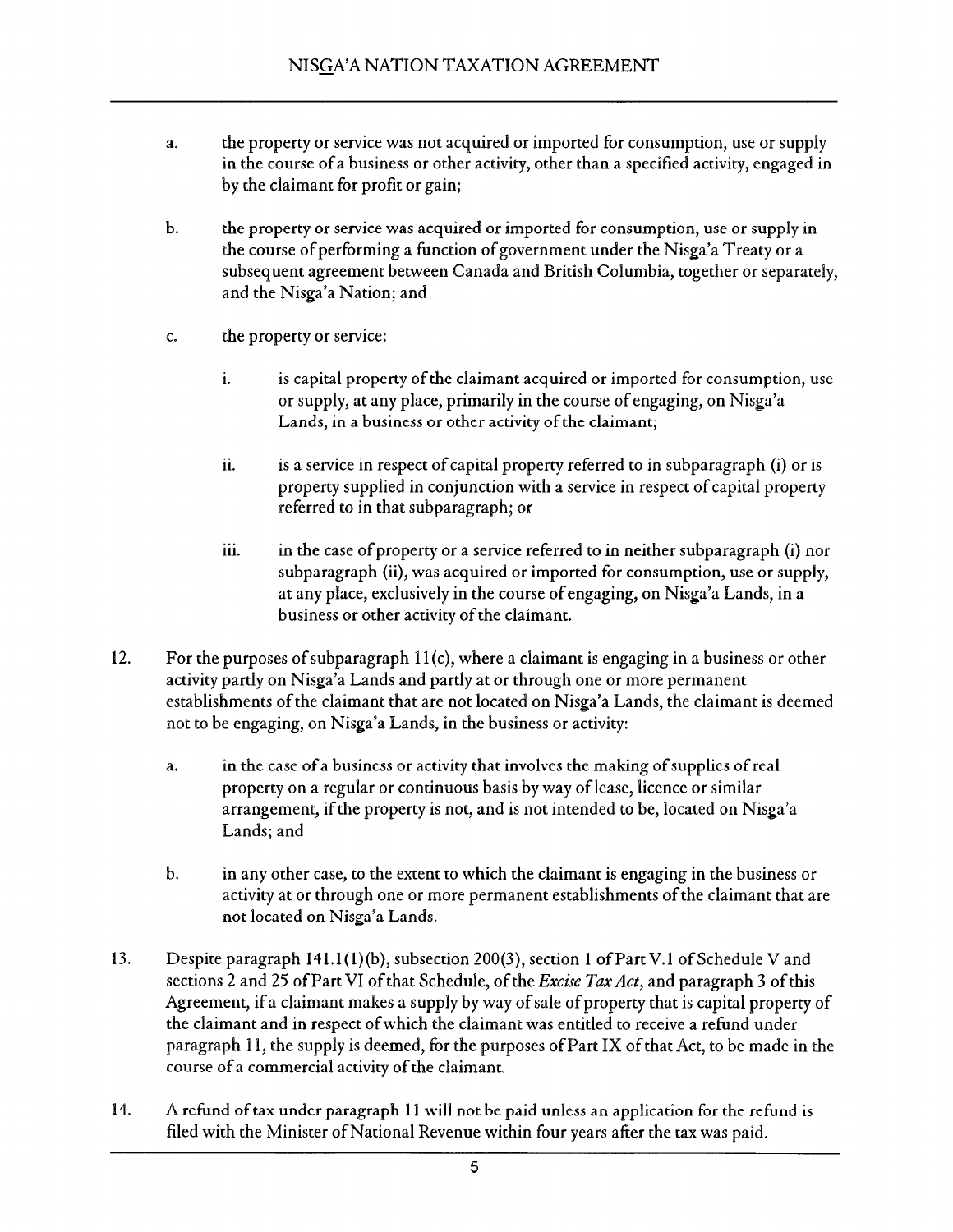15. The provisions of Part IX of the *Excise Tax Act* apply, with such modifications as the circumstances require, in respect of claims under paragraph 11 and in respect of amounts paid or payable as a refund under that paragraph, as though the refund provided for under that paragraph were a rebate provided for under Division VI of that Part.

## SOCIAL SERVICE TAX AND MOTOR FUEL TAX

- 16. Subject to paragraphs 17 to 20, a claimant is entitled to a refund of:
	- a. tax, other than tax on the purchase of liquor, paid by the claimant under the Social Service Tax Act; or
	- b. tax paid by the claimant under the Motor Fuel Tax Act

in respect of property, service or fuel:

- C, acquired or leased at any place; or
- d. consumed or used at any place.
- 17. A claimant is entitled to a refund under paragraph 16, to the extent that the tax is not otherwise recoverable by the claimant under any law, if:
	- a. the property, service or fuel was not acquired or leased for consumption or use in the course of a business or other activity for profit or gain; and
	- b. substantially all of the property, service or fuel is consumed or used in respect of performing a function of government, within Nisga'a Lands, under the Nisga'a Treaty or a subsequent agreement between Canada and British Columbia, together or separately, and the Nisga'a Nation.
- 18. A claimant must pay a tax at the time of a change of use as required by the Social Service Tax Act if:
	- a. the claimant has received a refund under paragraph 16; and
	- b. the use of the property or services in respect of which the refund was made changes to a use for which the claimant would not be entitled to a refund under paragraph 16.
- 19. The Social Service Tax Act, the Motor Fuel Tax Act and any other relevant law of British Columbia apply to paragraphs 16 to 18 to the extent that they are not inconsistent with those paragraphs.
- 20. For all purposes a refund made under paragraph 16 is deemed to be made under the Social Service Tax Act or the Motor Fuel Tax Act, as the case may be.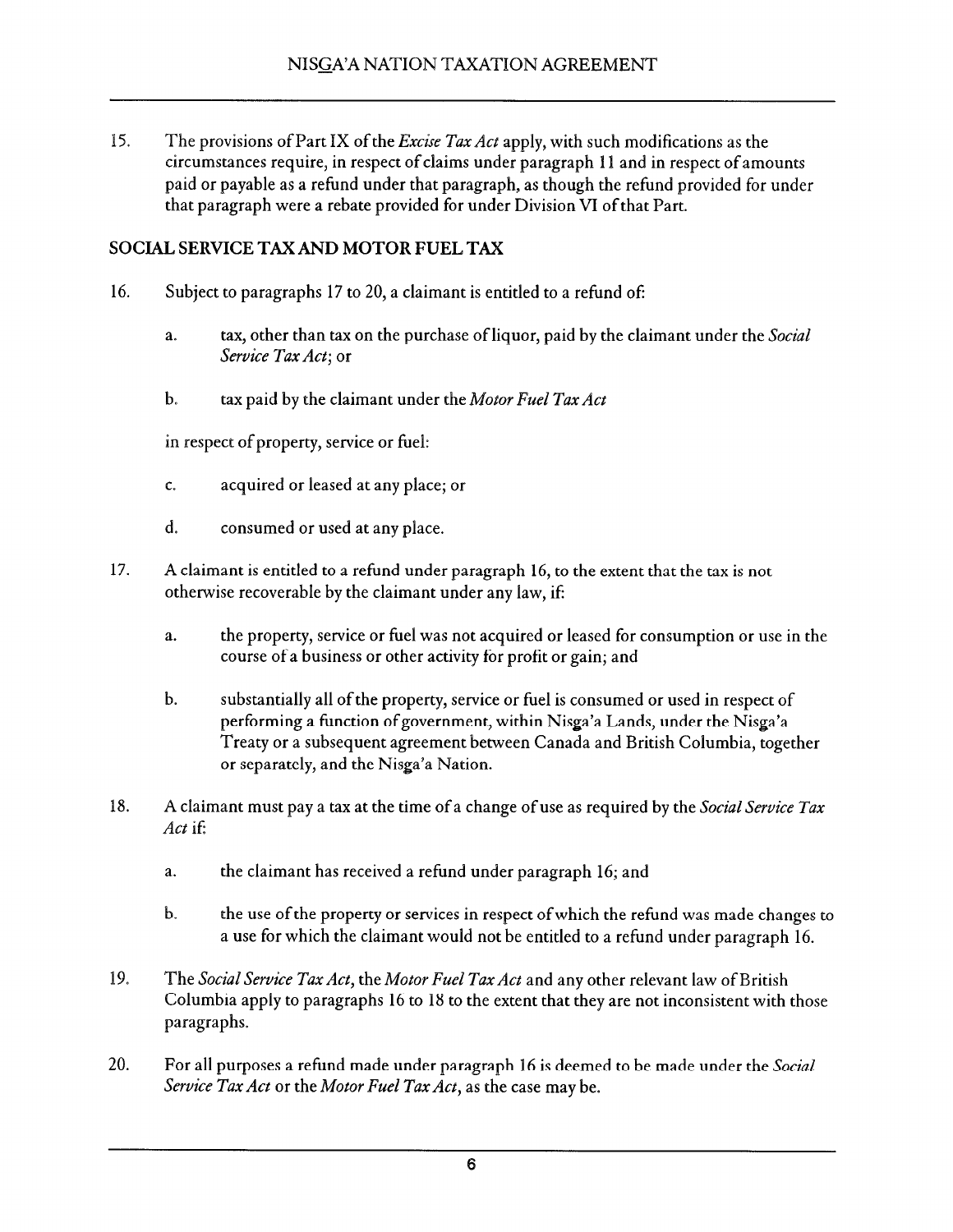#### PROPERTY TRANSFER TAX

- 21. Neither the Nisga'a Nation nor any Nisga'a Village is subject to tax under the *Property* Transfer Tax Act in respect of Nisga'a Lands.
- 22. No Nisga'a citizen is subject to tax under the Property Transfer Tax Act in respect of Nisga'a Lands while the remission order referred to in paragraph 7 of the Taxation Chapter is in effect.

#### NISGA'A CAPITAL

23. A transfer of Nisga'a capital, other than cash, between or among two or more of the Nisga'a Nation, Nisga'a Villages and Nisga'a government corporations, is not taxable.

#### MINERAL RESOURCE TAXES

- 24. Subject to paragraph 25, no person is subject to tax under:
	- a. the *Mineral Tax Act* on income derived from the operation of a mine;
	- b. the Mining Tax Act on income derived from mining operations; or
	- c. the *Petroleum and Natural Gas Act* on revenues;

in respect of, and only to the extent of, the fee simple interest of the Nisga'a Nation, a Nisga'a Village or a Nisga'a government corporation in a mineral resource on or under Nisga'a Lands, or in respect of minerals extracted from the resource.

- 25. Paragraph 24 applies to a person only to the extent that:
	- a. the income is derived from an operation referred to in subparagraphs 24(a) and (b) that is conducted on or under Nisga'a Eands; or
	- b. the revenue referred to in subparagraph 24(c) is from petroleum or natural gas derived from Nisga'a Lands.
- 26. Neither the Nisga'a Nation, a Nisga'a Village nor a Nisga'a government corporation is subject to tax under the Mineral Land Tax Act on Nisga'a Lands.

## REAL PROPERTY TAXATION

27. No estate or interest of the Nisga'a Nation, a Nisga'a Village, or a Nisga'a government corporation, in Nisga'a Pee Simple Lands, is subject to real property taxation, except for an estate or interest in a parcel of Nisga'a Fee Simple Eands when the parcel is used for a purpose other than government activities or not for profit activities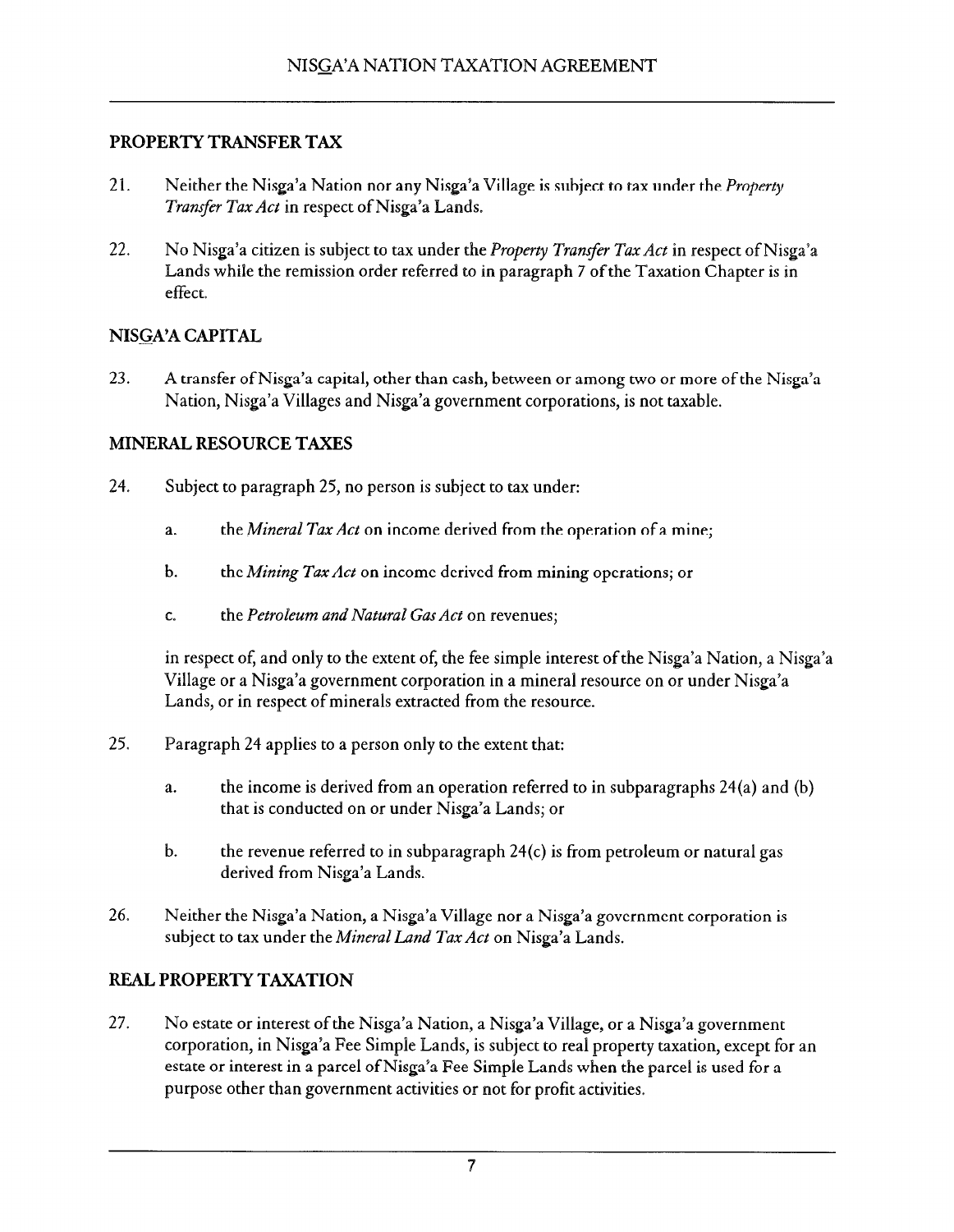## NISGA'A SETTLEMENT TRUSTS

- 28, A Nisga'a settlement trust, beneficial interests in a Nisga'a settlement trust, and any amount contributed to a Nisga'a settlement trust or distributed as income or capital by a Nisga'a settlement trust to a beneficiary is not taxable except that:
	- a. any amount of income or capital distributed in a particular year to a beneficiary who is a Nisga'a citizen will be deemed for purposes of subsection 104(13) of the Income Tax Act to be income of the trust that was payable to the beneficiary in the particular year;
	- b. a Nisga'a settlement trust is subject to the provisions of Part XI of the Income Tax Act, as if that Part was stated to be specifically applicable to Nisga'a settlement trusts and was amended as required to take into account the investments described under subparagraph (c) of the definition of "Nisga'a settlement trust";
	- c. a Nisga'a settlement trust is subject to tax under Parts I and I.1 of the *Income Tax Act* and for that purpose its taxable income will be calculated as the total of:
		- i. the amount of any income derived during the year from a property, including any taxable capital gain from the disposition of that property, that is not a qualified investment for the trust or that is not acquired in the course of carrying on a permitted activity of the trust; and
		- ii. any amount contributed to the trust that is not permitted under the terms of the trust; and
	- d. goods and services tax or similar taxes may be imposed on goods or services consumed by the trust or the trustee.
- 29. If the Minister of National Revenue is of the opinion that a Nisga'a settlement trust has failed to comply with the provisions of paragraph 28 or any of the terms set out in the definition of Nisga'a settlement trust, the Minister may notify the trust in writing and, if the trust does not address the default to the satisfaction of the Minister within 100 days after the registered mailing of such notice, the Minister may revoke the status of the trust as a Nisga'a settlement trust, subject to the same right of appeal as applies to a revocation of the registration of a registered charity under the Income Tax Act.
- 30. If the Minister of National Revenue revokes the status of a Nisga'a settlement trust, the taxation year of the trust that would otherwise have included the time of revocation will be deemed to end immediately before the time of the revocation, and the Nisga'a settlement trust will be deemed to dispose of all its assets immediately before that time for proceeds equal to their fair market value and to re-acquire those assets at the time at a cost equal to that fair market value, and for the purposes of calculating the taxable income of the trust in subparagraph  $28(c)$ , an amount equal to the amount by which that fair market value exceeds the cost amounts of the assets of the trust will be deemed to be a capital gain from a disposition of property that is not a qualified property for the trust.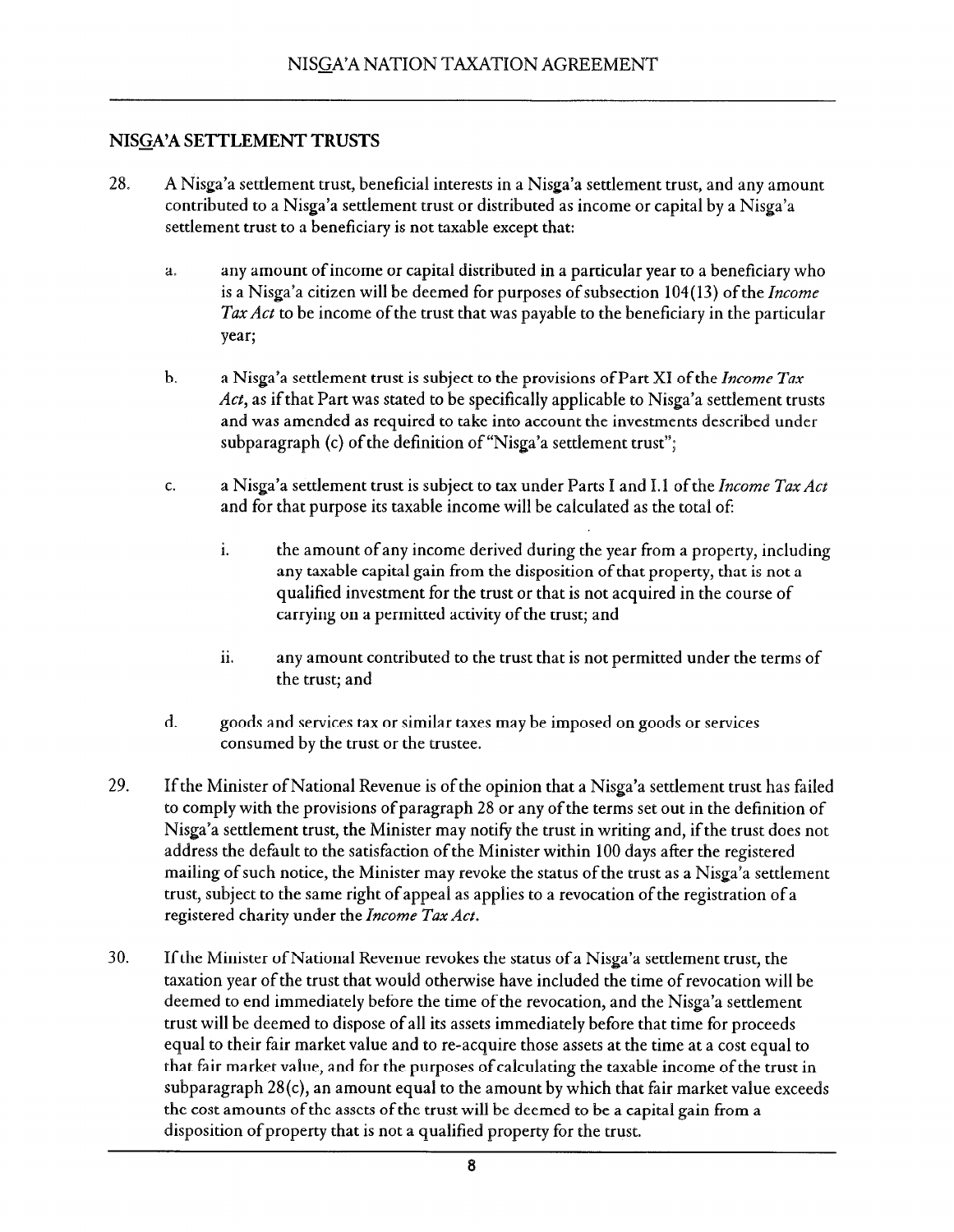- 31. For purposes ofparagraph 28, the distribution by a Nisga'a settlement trust of any amount to a beneficiary of the trust in respect of the interest of the beneficiary in the trust will not be cause for the revocation of the status of the Nisga'a settlement trust.
- 32. The rule against perpetuities does not apply to a Nisga'a settlement trust.

## FUTURE PROVINCIAL TAXES

33. If British Columbia introduces a tax, and it is reasonable to anticipate that the tax will result in a tax liability of the Nisga'a Nation or a Nisga'a Village in the course of exercising a function of government under the Nisga'a Treaty or a subsequent agreement between Canada and British Columbia, together or separately, and the Nisga'a Nation, on Nisga'a Lands then, at the request of the Nisga'a Nation, British Columbia will consult with the Nisga'a Nation in respect of the possible impact of the tax on the Nisga'a Nation or a Nisga'a Village.

## GIFTS TO THE NISGA'A NATION OR A NISGA'A VILLAGE

- 34. A person who makes a gift to the Nisga'a Nation or a Nisga'a Village has the same tax treatment in respect of the gift as the person would have if the gift had been made to a charity registered under the Income Tax Act.
- 35. For greater certainty, paragraph 34 does not require the Nisga'a Nation or a Nisga'a Village to comply with the requirements of the *Income Tax Act* relating to charities registered under that Act,

## CULTURAL PROPERTY EXPORT AND IMPORT ACT

- 36. The Nisga'a Nation will be treated as a public authority designated under subsection 32(2) of the Cultural Property Export and Import Act, and any not for profit organization established by the Nisga'a Nation to receive, store and display cultural artifacts will be treated as an institution designated under that subsection of that Act, if the Nisga'a Nation or the not for profit organization, as the case may be:
	- a. has a facility that meets the environmental requirements of the Movable Cultural Property Program in respect of long term storage and display of cultural artifacts; or
	- b. has the use, through a long term agreement with a public authority or an institution designated under subsection 32(2) of the Cultural Property Export and Import Act, of a facility that meets the environmental requirements of the Movable Cultural Property Program;

and uses either facility to store or display cultural artifacts, including any that are donated to it and that are included in '"total cultural gifts" within the meaning of subsection I 18.1(l) of the *Income Tax Act* for purposes of computing the income tax liability of the donor.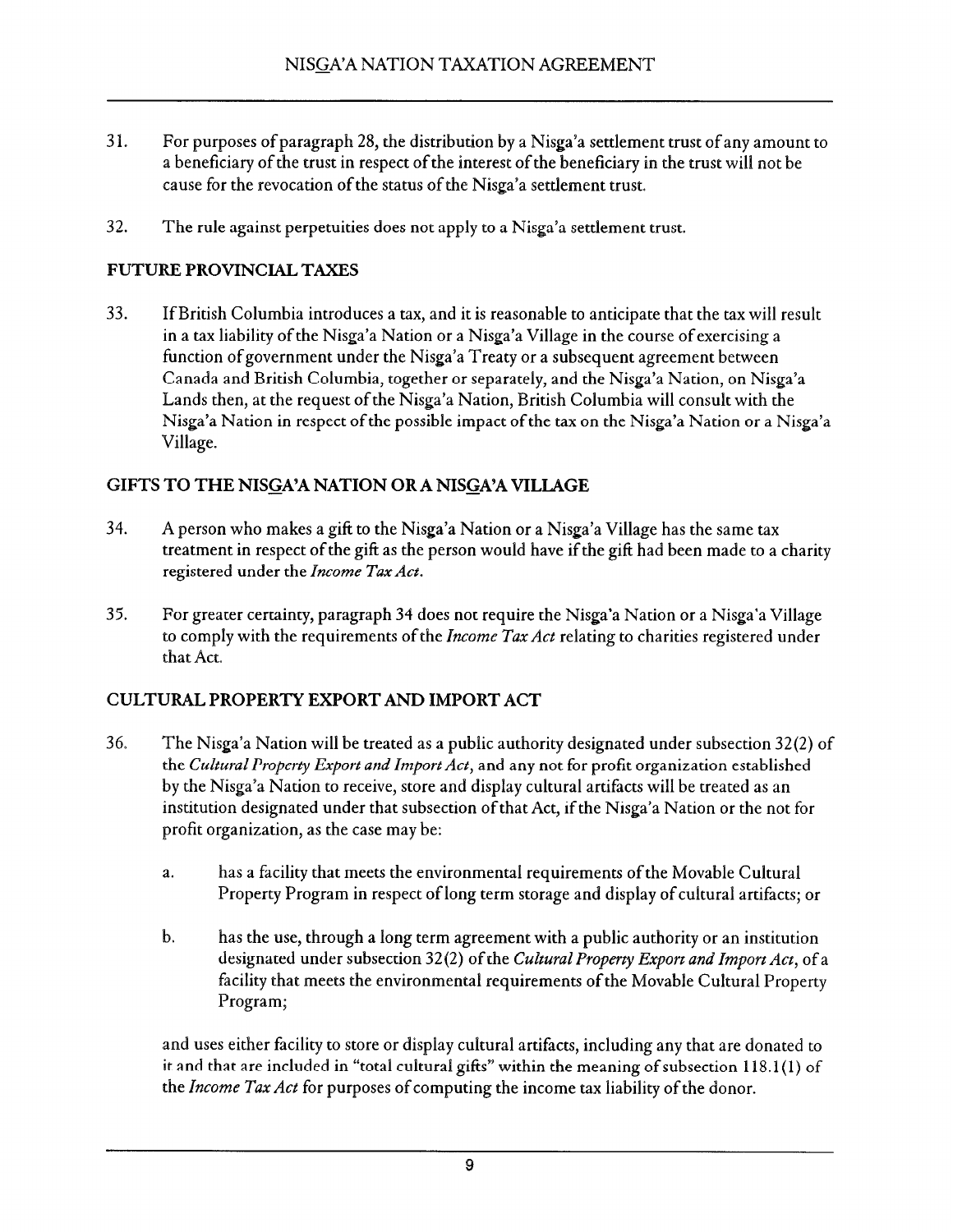## OTHER LAND CLAIMS AGREEMENTS

- 37. If, within 15 years of the effective date, Canada or British Columbia enacts legislation giving effect to another land claims agreement applicable in northwest British Columbia that provides that all of the lands that were set apart as Indian reserves of an Indian band whose members were represented by a party to the agreement cease to be reserves, and provides in the land claims agreement or in another agreement that is referred to in that land claims agreement:
	- a. tax powers that are not available to Nisga'a Lisims Government or Nisga'a Village Governments; or
	- b. tax exemptions that are not available to the Nisga'a Nation or Nisga'a Villages;

Canada and British Columbia, on request of the Nisga'a Nation, will negotiate and attempt to reach agreement with the Nisga'a Nation to provide appropriate adjustments to the tax powers of Nisga'a Lisims Government and Nisga'a Village Governments, and to the tax exemptions available to the Nisga'a Nation and Nisga'a Villages, taking into account the particular circumstances of the other land claims agreement.

#### INTERNATIONAL TREATIES

38. Legislation enacted by Nisga'a Lisims Government or a Nisga'a Village Government is subject to relevant obligations agreed to by Canada under international treaties, conventions or protocols in respect of taxation.

## LEGISLATION

- 39. Canada and British Columbia will recommend to Parliament and the Legislature, respectively, that the provisions of this Agreement be given effect under federal and provincial law.
- 40. After the effective date, Canada and British Columbia will consult with the Nisga'a Nation:
	- a. during the drafting of any law to give effect to the provisions of the Taxation Chapter, including paragraphs 5 to 12; and
	- b. during the drafting of any law to give effect to the provisions of this Agreement.

(The Parties will provide in a Side Agreement for consultation with the Nisga'a Nation in developing the first law implementing the relevant Chapters and this Agreement.)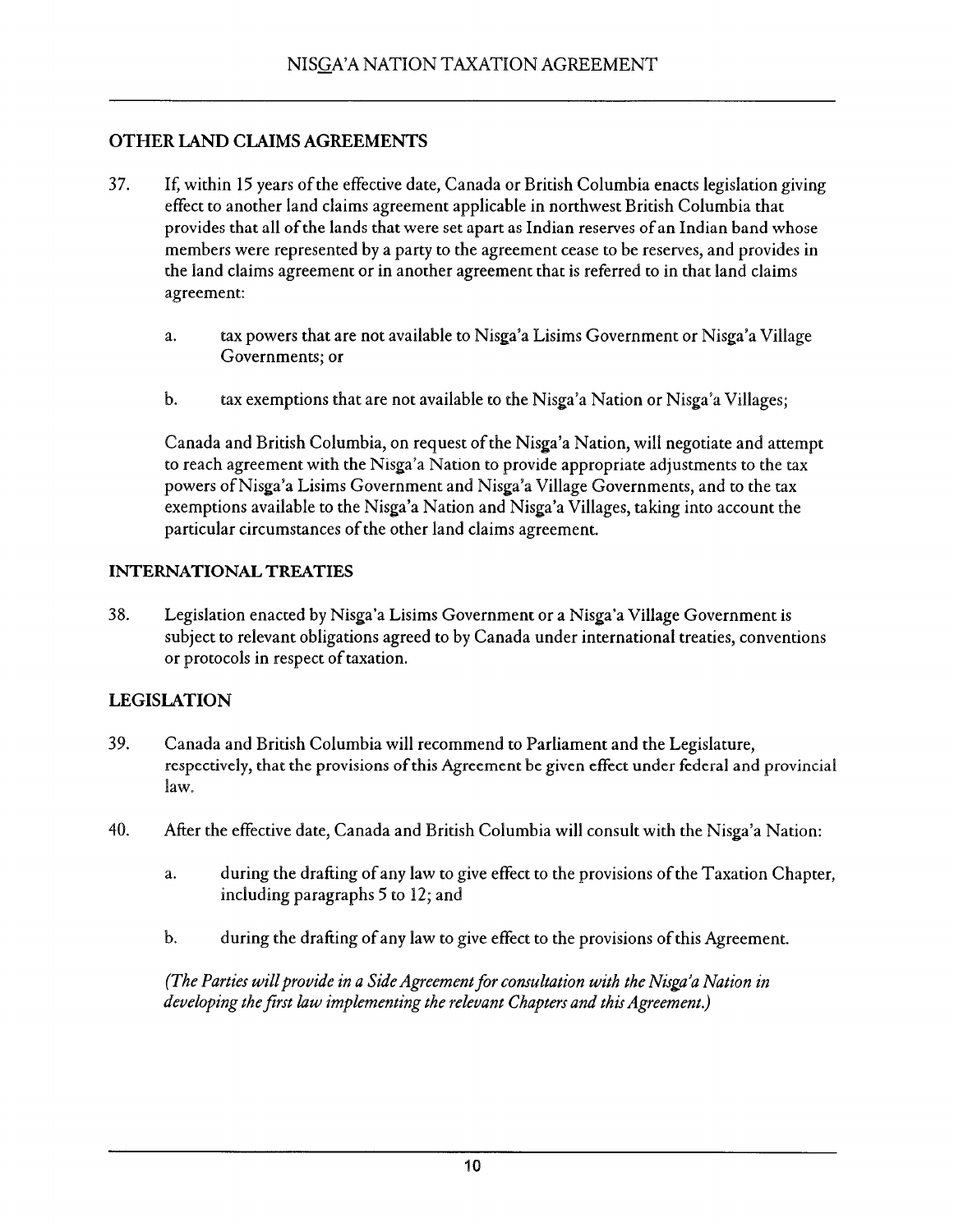#### DISPUTE RESOLUTION

- 41. The Parties desire and expect that most disagreements will be resolved by informal discussion, between or among the Parties, without the necessity of invoking a dispute resolution mechanism.
- 42. In the event of a dispute between any of the Parties arising under this Agreement, the Parties involved in the dispute will use the procedure set out in paragraphs 43 to 48 before pursuing any other legal remedy.
- 43. Within 30 days of any Party receiving written notice from any other Party of a dispute under this Agreement, the Parties involved in the dispute will meet and attempt in good faith to settle the dispute
- 44. If, within 60 days after the meeting referred to in paragraph 43, the Parties involved in the dispute fail to resolve the dispute, they will submit the dispute to mediation and equally bear the costs of the mediation.
- 45. The Parties involved in the dispute will jointly select a mediator but if, after 30 days, they are unable to agree on the choice of a mediator, the matter of the choice of a mediator will be referred to a judge of the Supreme Court of British Columbia who will be asked to choose a mediator.
- 46. The Parties involved in the dispute will participate in good faith in the mediation process for a period of 60 days.
- 47. The Parties involved in the dispute may agree to time periods other than those referred to in paragraphs 43 to 46.
- 48. Notwithstanding paragraphs 42 to 47, the Parties involved in a dispute may agree to use any of the provisions of the Dispute Resolution Chapter.

## TERM OF THIS AGREEMENT

- 49. The term of this Agreement:
	- a. starts on the effective date; and
	- b. subject to paragraph 50, ends at the end of the fiscal year during which the 12th anniversary of that effective date occurs.
- 50. Unless a Party provides each of the other Parties, no less than fifteen months before the term of this Agreement, as extended from time to time under this paragraph, ends under subparagraph 49(b), with a notice to end this Agreement, the time at which the term of this Agreement ends under subparagraph 49(b) will be extended by two years.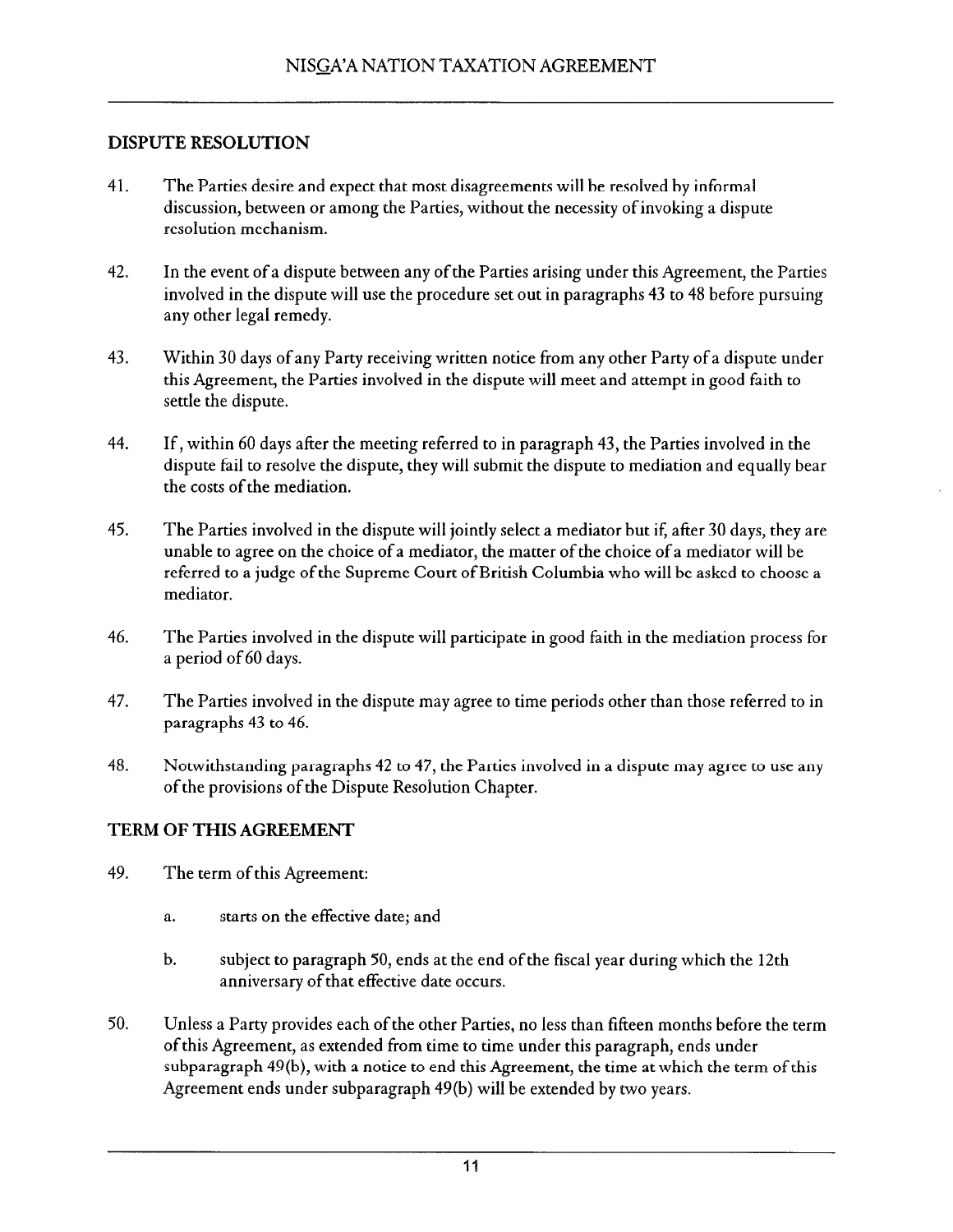51. For greater certainty, paragraphs 49 and 50 are intended to result in the term of this Agreement continuing unless a Party provides notice under paragraph 50 to end this Agreement.

#### SUBSEQUENT TAXATION AGREEMENT

- 52. At least one year before the end of the term of this Agreement, Canada, British Columbia and the Nisga'a Nation will begin negotiating the next taxation agreement.
- 53, If the Parties do not reach a further taxation agreement by the end of the term of this Agreement, this Agreement will continue in effect for a period of two years from the end of the term of this Agreement while they attempt to reach the further taxation agreement.

#### AMENDMENT AND REVIEW

- 54. Any amendment to this Agreement must be in writing and executed by all Parties.
- 55. The Parties will review this Agreement no later than seven years after the effective date, and may amend this Agreement if all Parties agree.
- 56. In addition to the review under paragraph 55, any Party may at any time request the other Parties to review this Agreement and to consider amendments to this Agreement, and the other Parties will not unreasonably withhold consent to the review.
- 57. For greater certainty, nothing in paragraph 55 or 56 requires any Party to agree to amend this Agreement.

#### NO IMPLIED WAIVER

- 58. No term or condition ofthis Agreement, or performance by a Party of a covenant under this Agreement, will be deemed to have been waived unless the waiver is in writing and signed by the Party or Parties giving the waiver.
- 59. No written waiver of a term or condition of this Agreement, of performance by a Party of a covenant under this Agreement, or of default by a Party of a covenant under this Agreement, will be deemed to be a waiver of any other covenant, term or condition, or of any subsequent default.

#### FURTHER ASSURANCES

60. The Parties will execute any other documents and do any other things that may be necessary to carry out the intent of this Agreement.

#### INTERPRETATION

61. In this Agreement: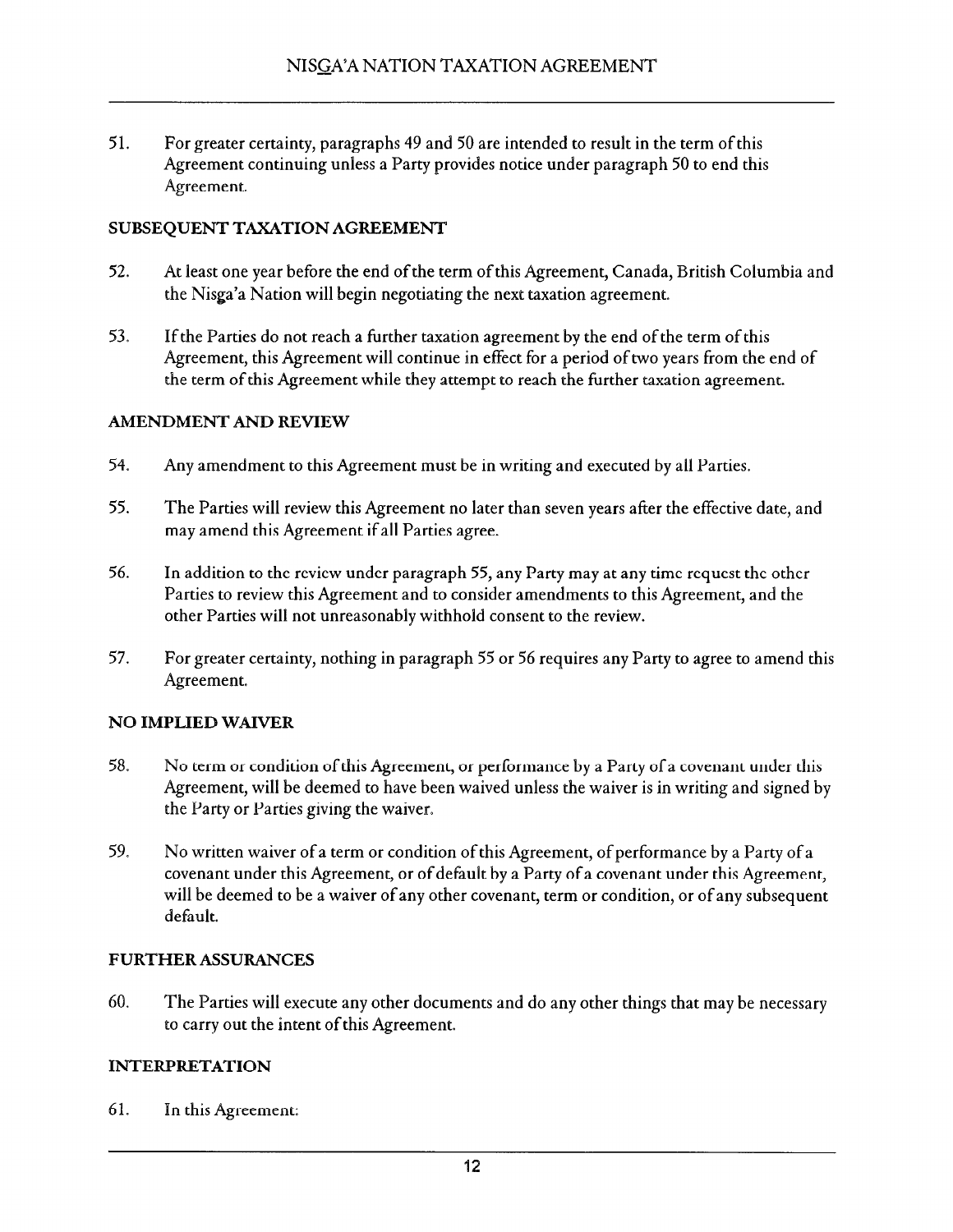- a. unless it is otherwise clear from the context, "'including" means "'including, but not limited to", and "includes" means "includes, but is not limited to";
- b. headings are for convenience only, do not form a part of this Agreement and in no way define, limit, alter or enlarge the scope or meaning of any provision of this Agreement;
- C. a reference to a statute includes every amendment to it, every regulation made under it and any law enacted in substitution for it or in replacement of it;
- d. unless it is otherwise clear from the context, the use of the singular includes the plural, and the use of the plural includes the singular; and
- e. all accounting terms have the meanings assigned to them under generally accepted accounting principles.
- 62. This Agreement does not form part of the Nisga'a Treaty.
- 63. This Agreement is not intended to be a treaty or a land claims agreement, and is not intended to recognize or affirm aboriginal or treaty rights, within the meaning of sections 25 and 35 of the Constitution Act, 1982.

#### TIME OF THE ESSENCE

64. Time is of the essence in this Agreement.

#### SEVERABILITY

65. If any part of this Agreement is declared or held invalid for any reason, the invalidity of that part will not affect the validity of the remainder of this Agreement, which will continue in full force and effect and be construed as if this Agreement had been executed without the invalid portion.

#### ENUREMENT

66. This Agreement will enure to the benefit of and be binding upon the Parties and their respective successors.

#### NO ASSIGNMENT

67. This Agreement may not be assigned, either in whole or in part, by any Party.

#### **NOTICES**

68. Unless otherwise provided, a notice, document, request, approval, authorization, consent or other communication (each a "communication") required or permitted to be given or made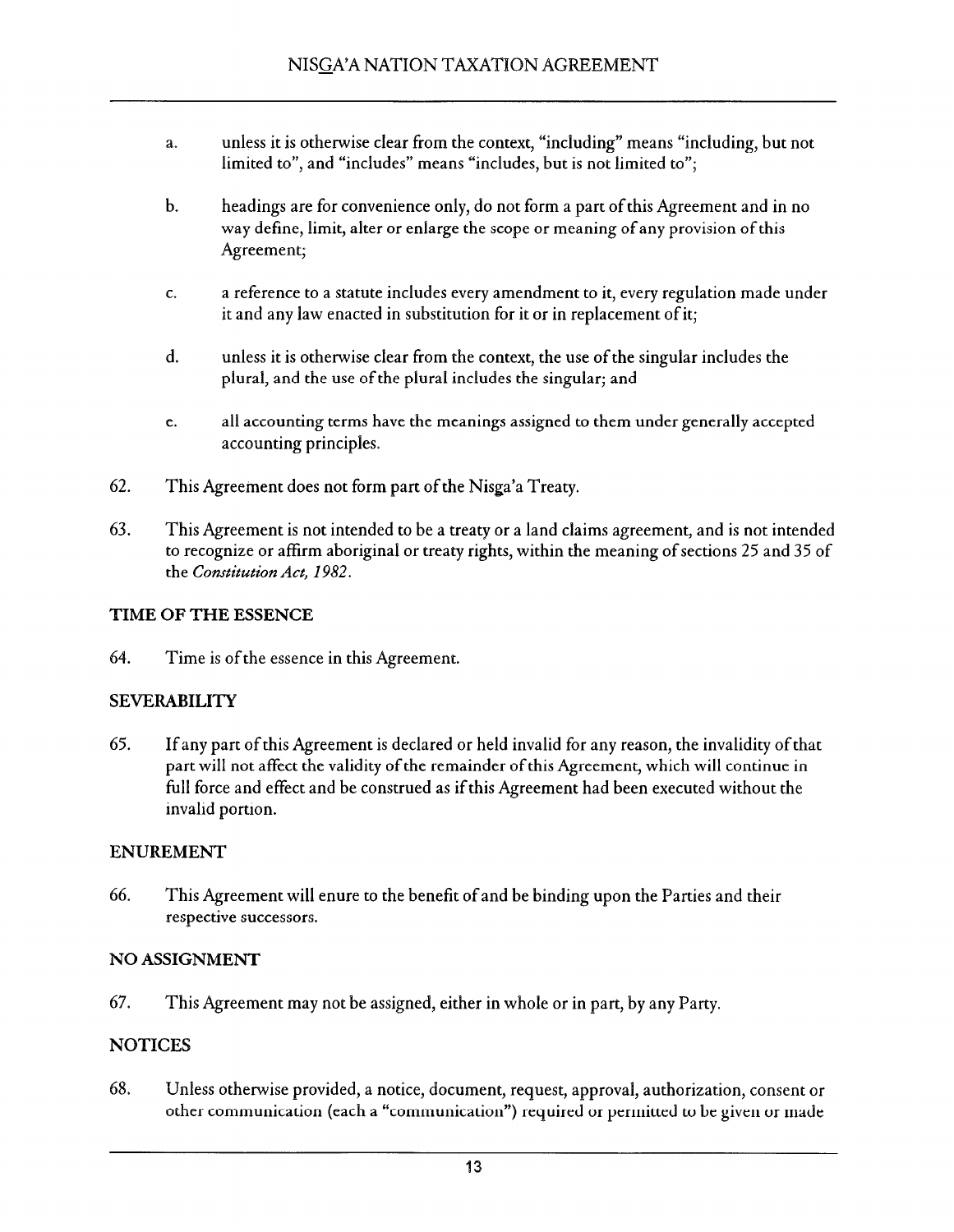under this Agreement must be in writing and may be given or made in one or more of the following ways:

- a. delivered personally or by courier;
- b. transmitted by facsimile transmission; or
- C. mailed by prepaid registered post in Canada.
- 69. A communication will be considered to have been given or made, and received:
	- a. if delivered personally or by courier, at the start of business on the next business day after the business day on which it was received by the addressee or a responsible representative of the addressee;
	- b. if sent by facsimile transmission and if the sender receives confirmation of the transmission, at the start of business on the next business day on which it was transmitted; or
	- C. if mailed by prepaid registered post in Canada, when the postal receipt is acknowledged by the addressee.
- 70. A communication must be delivered, transmitted to the facsimile number or mailed to the address of the intended recipient set out below:

| For:       | Canada                        |
|------------|-------------------------------|
| Attention: | <b>Minister of Finance</b>    |
|            | House of Commons              |
|            | <b>Confederation Building</b> |
|            | Ottawa, Ontario               |
|            | <b>K1A0A6</b>                 |
|            | Fax Number: (613) 992-4291    |
| <b>For</b> | <b>Rritish Columbia</b>       |

Attention: Fax Number: (250) 356-l 124 Minister ofAboriginal Affairs Parliament Buildings Victoria, British Columbia V8V 1x4

| For:       | Nisga'a Nation                |
|------------|-------------------------------|
| Attention: | President                     |
|            | P.O. Box 231                  |
|            | New Aiyansh, British Columbia |
|            | VOJ 1A0                       |
|            | Fax Number: (250) 633-2367    |